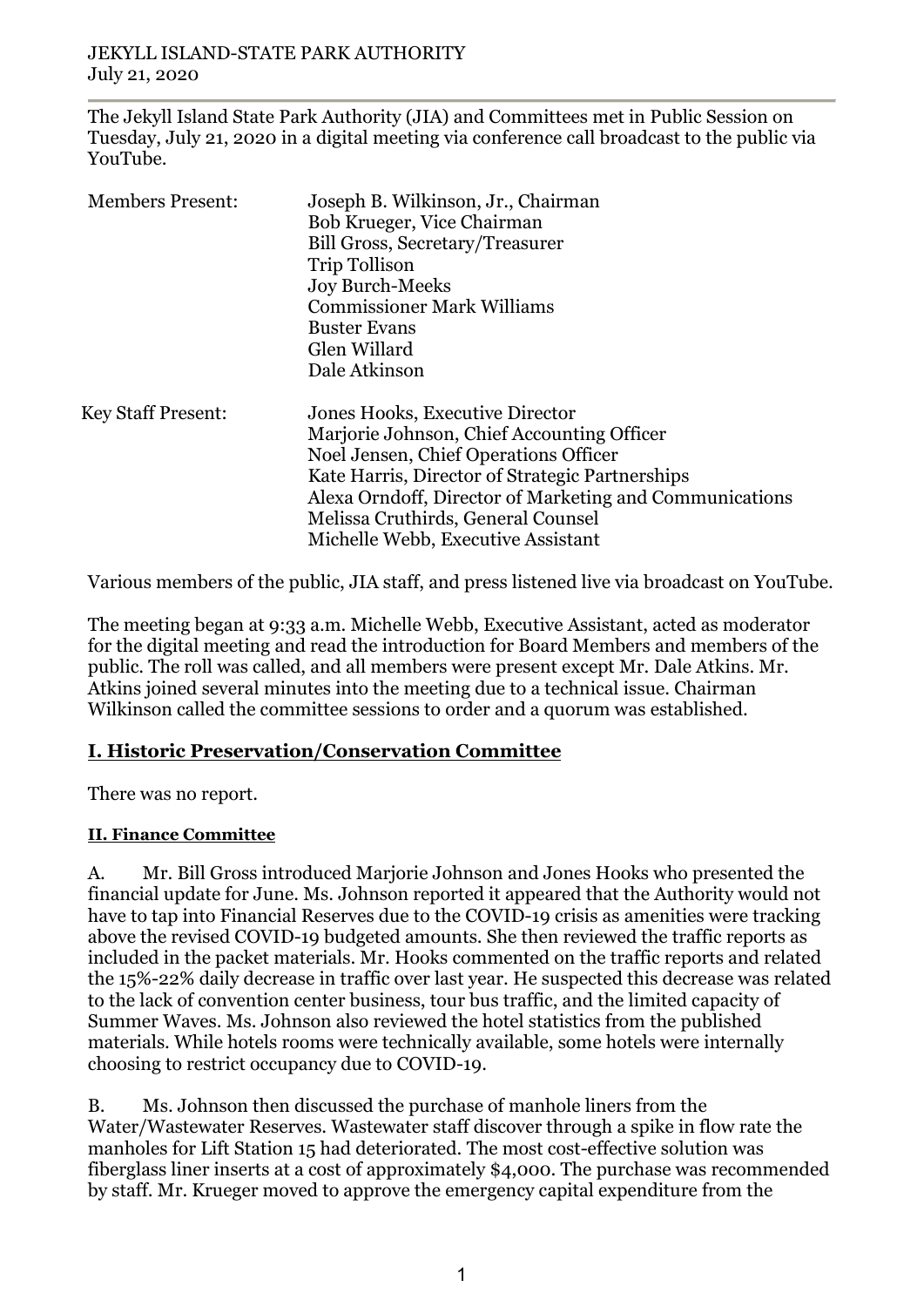Water/Wastewater Reserves of up to \$4,000 for parts and materials to line the manholes. The motion was seconded by Mr. Tollison and there was no discussion. The motion was unanimously approved.

C. Marjorie Johnson then reviewed the purchase of Mistletoe Cottage's HVAC System from Reserve Funds. In order to install the elevator in Mistletoe Cottage, the HVAC system needed to be replaced. Noel Jensen explained that the old HVAC systems had reached the end of its life and this was an emergency replacement. Dr. Evans moved to ratify the approval of the capital expenditure from reserves of \$19,500 for the replacement of the HVAC system at Mistletoe Cottage. The motion was seconded by Mr. Krueger. There was no discussion and the motion was unanimously approved.

D. Marjorie Johnson then introduced the replacement of fire alarm panels at the Beach Village. The panels, sensors, and strobes were in need of replacement due to frequent issues coupled with the scarcity of their replacement parts. The service provider recommended replacements estimated a price of \$44,577.80. Mr. Krueger moved for approve the capital project in the amount of \$44,577.80. The motion was seconded by Mr. Willard. During discussion, Mr. Krueger asked how old the system was. Mr. Jensen answered the systems were seven or eight years old. Mr. Jensen suspected this equipment was dated when it was installed. Mr. Gross asked which company was preforming the work. Ms. Johnson answered Brewer Technology Solutions and clarified she believed the original installation company had gone out of business. Mr. Gross confirmed similar issues with his own business dealings regarding fire alarm panels. Mr. Hooks stated this was probably an example of value engineering during construction that saved money initially, but not long term. The motion was unanimously approved.

E. Noel Jensen then reported on Jekyll Island Airport grant funding from the Georgia Department of Transportation and local share requirement. JIA received notice of financial assistance on 7/1/2020 for \$343,668.00 to partially fund rehabilitation of runway 18, lighting displays for runway 36, threshold markings on runway 36, and design of runway safety area improvements. Georgia Department of Transportation provided 50% of the eligible non-federal share which amounted to \$18,166.00. CARES Act Funding reduced the amount of Jekyll Island Authority matching funds to \$1,500.00. Mr. Jensen elaborated these projects were part of the ongoing capital improvement program at the airport. Mr. Hooks stated this was a spectacular investment of \$1,500.00 for \$343,668.00 of grant funding. Mr. Willard moved to accept the federal grant funding for the airport with the Georgia Department of Transportation and the local shares, as presented by staff. The motion was seconded by Dr. Evans. The motion was unanimously approved.

Due to the nature of the digital meeting, the public was asked to submit any comments to the Jekyll Island Authority Board of Directors website.

## **III. Human Resources Committee**

A. No Report

# **IV. Marketing Committee**

A. Committee Chair Ms. Joy Burch-Meeks introduced Kate Harris for the Marketing report. Before Ms. Harris presented, Mr. Hooks announced the re-alignment of the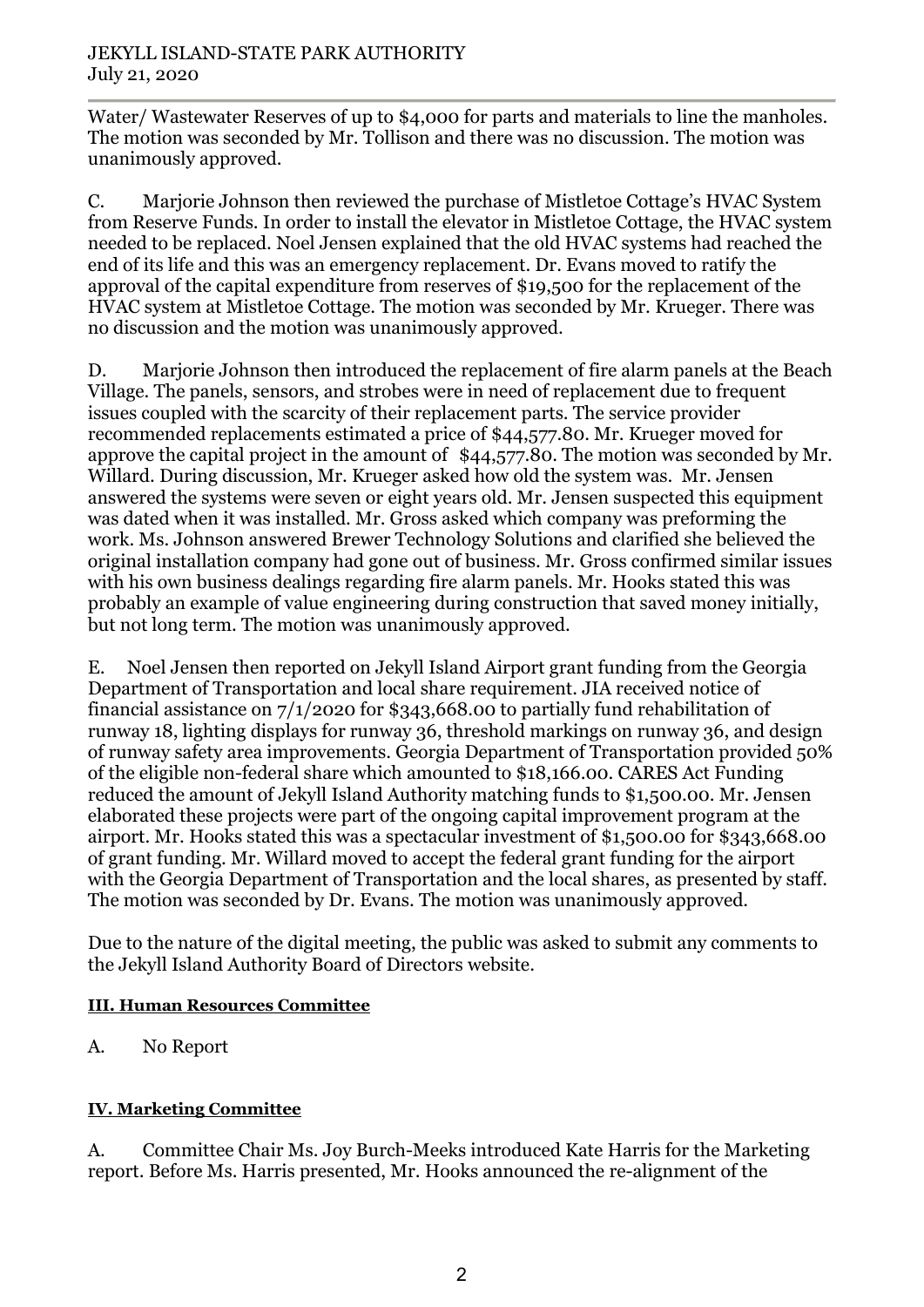### JEKYLL ISLAND-STATE PARK AUTHORITY July 21, 2020

Marketing Department. Ms. Harris had become the new Director of Strategic Partnerships, and Ms. Alexa Orndoff would serve as Director of Marking and Communications.

Ms. Harris briefly presented items included in the packet materials: the loss of convention center bookings resulting in \$3 million in lost revenue, the JIA's efforts and new video to "Meet Safely", social media amplification of group sales targets, and possible key sales segments.

Ms. Orndoff presented her report from the board materials which included: Travel + Leisure's award of the Golden Isles named #1 in the continental U.S., the media coverage of Tsunami the Sea Turtle, enhanced E-Commerce offerings, and the positive organic growth of Marketing for the JIA.

Chairman Wilkinson spoke about his work with Callaway Gardens that echoed the sentiments expressed by Travel + Leisure about Jekyll Island.

The Chairman reminded the public listening to submit any comments online.

## **V. Legislative Committee**

A. Mr. Tollison provided a short update about the legislative session, which had ended on June 26. The budget, the hate crimes bill, and safe harbor legislation were all passed. There were some tax and economic incentives, as well as short term rental regulation, that did not pass. Heritage Preserve property legislation, a matter of importance to Mr. Tollison was not passed either. Finally, Mr. Tollison informed the Chairman and the State of Georgia Division of Historic Preservation had been moved to the Department of Community Affairs.

Chairman Wilkinson stated for the record that public comments may be submitted online.

# **VI. Committee of the Whole**

A. Mr. Noel Jensen presented information to the Board on Jekyll's flood plain ratings. Mr. Jensen explained this was a voluntary program which recognized and encouraged community flood plain management. In turn the program would reduce premium rates in participating communities. Jekyll Island had recently received an improved class rating as a class five. Mr. Jensen stated the class five rating would result in a 25% discount to a flood insurance policy to customers. The Jekyll Island team would continue to work towards an even better class four rating. Mr. Jensen praised Yank Moore of the Conservation Department and Reid Trawick of the Public Safety Department for their work on the flood rating program.

B. Ms. Melissa Cruthirds briefed the Board on the Larry's Giant Subs lease/rental agreement. Larry's had been a concession provider at the Summer Waves Water Park since 2002. Changes in the proposed contract included an increase in the tenant's maintenance and repair responsibilities and the requirement for the pricing of items to be within 10% of other Larry's Giant Sub locations. Additionally, in the proposed agreement the Authority had an option to terminate the agreement if the there was a change in General Managers. Mr. Gross moved to recommend approval of the Larry's Giant Subs rental agreement as recommended by staff. Mr. Krueger seconded the motion. There was no discussion and the motion was unanimously approved.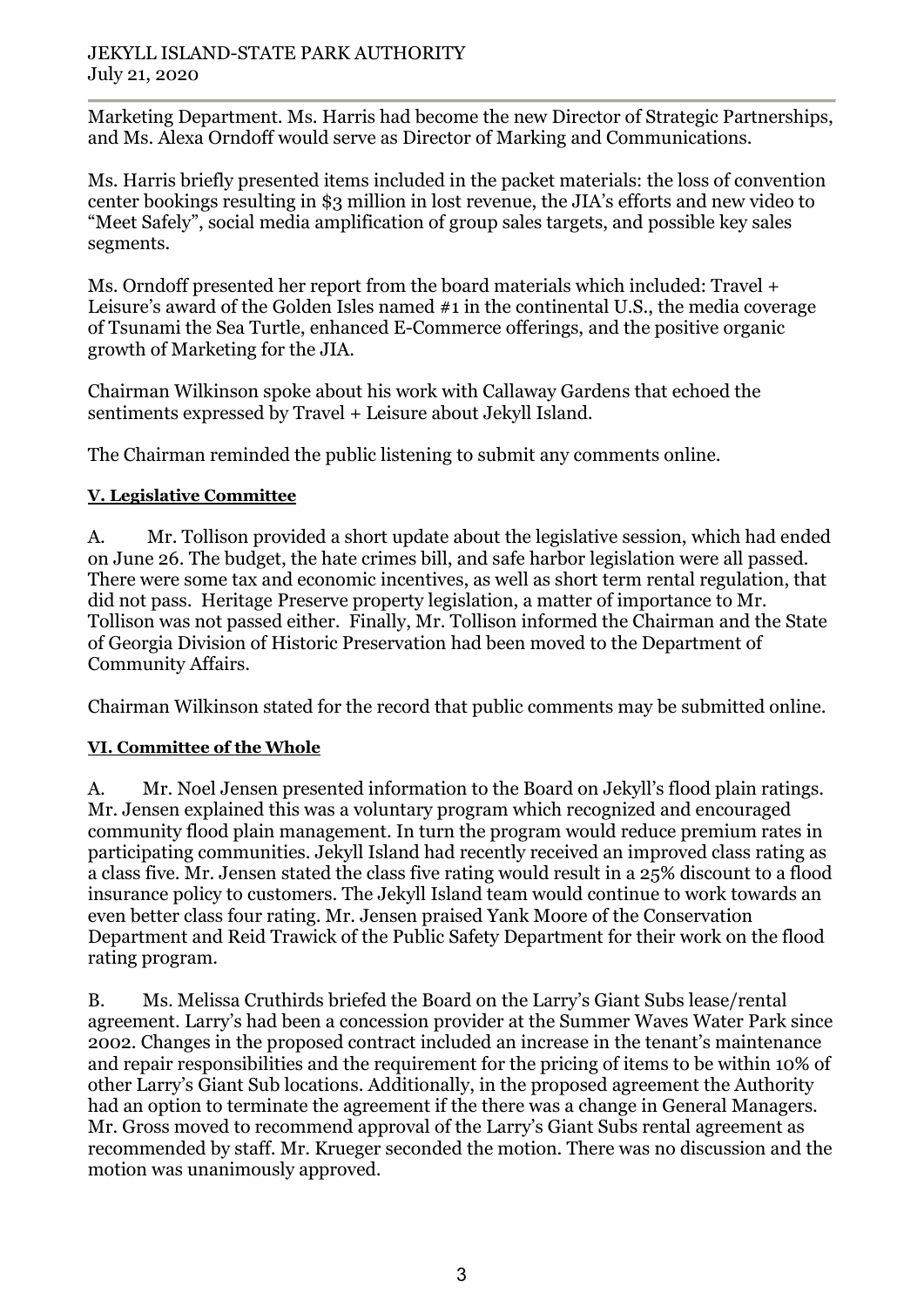### JEKYLL ISLAND-STATE PARK AUTHORITY July 21, 2020

It was noted for the record Commissioner Williams had to leave the meeting to attend a Georgia Department of National Resources Foundation meeting.

C. Ms. Cruthirds then spoke to the Board about the proposed Lighthouse Trolleys Lease Agreement. Lighthouse Trolleys acted as a private business conducting various tours and pick-ups around the island and elsewhere in St. Simons/Brunswick area. The proposed contract agreed to set aside four parking spaces in the lot behind the Morgan Center for Lighthouse Trolleys parking use for one to two trolleys for the next two years. Rent would be retroactive to May 11th, when negotiations began. Base rent was stated at \$2,660.04 a year in addition to a percentage rate of 3% of tours originating on Jekyll Island, and 1% for tours originating off island. The agreement stated they cannot conduct business at the parking spots, at the Mosaic museum, or use JIA branding. Mr. Hooks stated this agreement was significant as the discussion of how to collect revenue for tours on Jekyll Island, while not using Jekyll facilities or space, had been ongoing for some time. Mr. Hooks was recommended of this agreement and would like it to become a model for other tour operators. Mr. Gross moved to approve of the Lighthouse Trollies rental agreement as recommended by staff. Mr. Atkins seconded the motion. There was no discussion, and the motion was unanimously approved.

D. Ms. Cruthirds also brought forward the Jekyll Island Marina Assignment of Lease and Assignment of Easement for consideration. In April of 2020 the Jekyll Island Authority Board declined the right of first refusal to purchase the Jekyll Island Marina from the current owner. Pending the approval of bank financing, the proposed new owners, the Gilberts doing business as Tidelands Marine Inc., were moving forward with their purchase. After a recent meeting with all parties, the next steps were before the Board. First action was the Jekyll Island Marina Assignment of Lease from Jekyll Island Marina Inc. to Tidelands Marine Inc. Then, the assignment from Jekyll Island Marina to Tidelands Marine of the joint and reciprocal easement of Harbor Road with the Moorings. Of note and as listed in the packet, the proposed new owners would no longer allow ships with non-seaworthy hulls or subletting live aboard vessels. The contract also included the return of six months of security deposit upon the installation and approval of an automatic fire sprinkler system in the dry boat storage area. Other proposed differences were outlined in Ms. Cruthirds memo in the published Board documents. Mr. Krueger moved to recommend approval of the Jekyll Island Marina Assignment of Lease and the Assignment of Joint and Reciprocal Easement, pending loan approval and the closing of the sale as recommended by staff. Mr. Gross seconded the motion. The motion was unanimously approved.

E. Finally, Ms. Cruthirds clarified the Board needed to take action also on the Second Revised and Restated Jekyll Island Marina Revised Lease with Tidelands Marines. Dr. Evans moved to approve of the Jekyll Island Marina Second Revised and Restated Lease pending loan approval and the closing of the sale as recommended by a staff. The motion was seconded by Mr. Willard. The motion was unanimously approved.

F. Finally, Ms. Cruthirds presented The Moorings at Jekyll Harbor Lease Amendment. The developer had requested from the Board an extension of the rent due dates. Last months, due to the pandemic, the board extended construction deadlines for the Moorings. This proposed amendment would extend all rent deadlines six months as outlined in the memo. Mr. Hooks explained no rent forgiveness was being requested, just deferment. Additionally, this proposed action would also include ability of the Executive Director to sign the amended lease as appropriate to effectuate the proposed extensions. An error in the published Board memo was acknowledged by Ms. Cruthirds. On page 3 of the memo,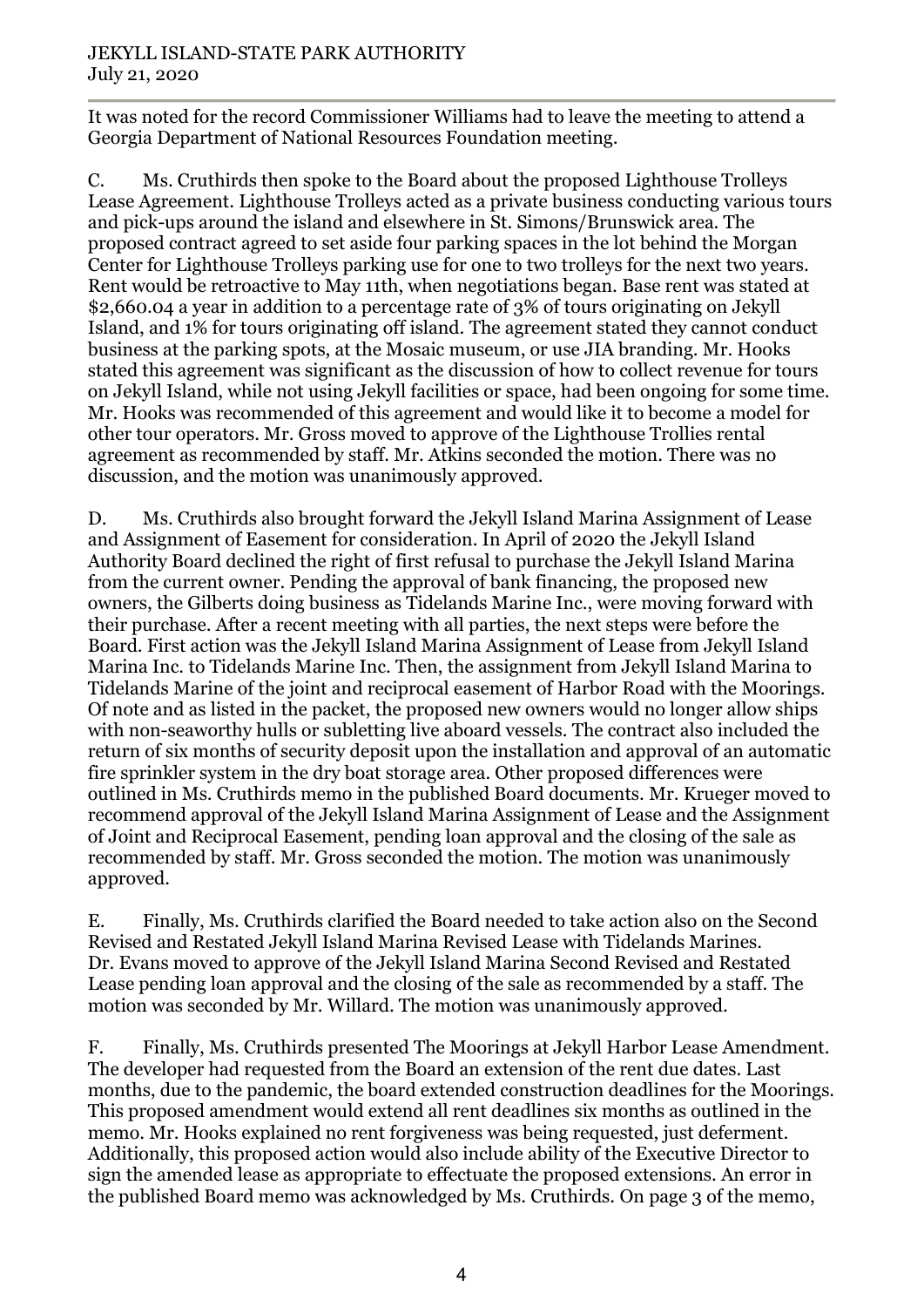### JEKYLL ISLAND-STATE PARK AUTHORITY July 21, 2020

under recommendations, in the second paragraph "extend the project substantial completion dates" should have read "extend the rental due dates". Mr. Krueger moved to approve the Mornings at Jekyll Harbor Lease Amendment as recommended by staff. The motion was seconded by Mr. Willard. The motion was unanimously approved.

G. The Executive Director's Report was presented by Mr. Hooks. First, Mr. Hooks reiterated for the Board members that all JIA employees have been given face masks and instructed to wear them when working with the public, indoors or outdoors, as well as any JIA facilities including all common areas, halls, and meeting rooms. JIA amenities were still working under a 50% capacity. This included not only facilities like Summer Waves Water Park, but also in the historic district and included efforts to enforce social distancing. While all JIA amenities were operational, some programs and activities had been cancelled or reformatted due to COVID-19. Mr. Hooks was please to note that some additional programing, such as daily tours of Hollybourne Cottage had been added.

Next, Mr. Hooks spoke to the new entrance gate system, which had been successfully operating for several weeks. He was happy to report the system was working well and there had been very few complaints. Despite the system's effectiveness, Saturday during peak hours the sheer volume of cars had caused some backups. During weekend peak hours the gates were fully staffed to expedite processing.

The Golf Master Plan was in progress and the JIA had begun working with the Bleakly Advisory Group to create an economic feasibility analysis. Another public meeting was hoped for in the month of August with a final presentation to the Board tentatively in September.

Mr. Hooks announced that the Marriot/Courtyard Residence Inn had been topped out.

Finally, Mr. Hooks was negotiations financial relief with ASM Global, the management company for Jekyll Island Convention Center. Mr. Hooks highlighted ASM's work to make sure facilities such as Jekyll's are top of mind when meetings return.

There were no questions from the Board

The Board moved directly into the Board Meeting Agenda.

### The Jekyll Island State Park Authority (JIA) Board Meeting July 21, 2020

1. Mr. Krueger moved to approve the minutes of the June 16, 2020 Board Meeting as presented. The motion was seconded by Mr. Gross. There was no discussion and motion was approved without objection.

2. Mr. Tollison moved to approve the minutes of the June 30, 2020 Board Meeting as presented. The motion was seconded by Mr. Atkins. There was no discussion and motion was approved without objection.

3. The purchase of manhole liners from the Water/Wastewater Reserves, a recommendation from the Finance Committee, was adopted unanimously.

4. The ratification of the purchase of Mistletoe Cottage HVAC System from Reserve Funds, a recommendation from the Finance Committee, was adopted unanimously.